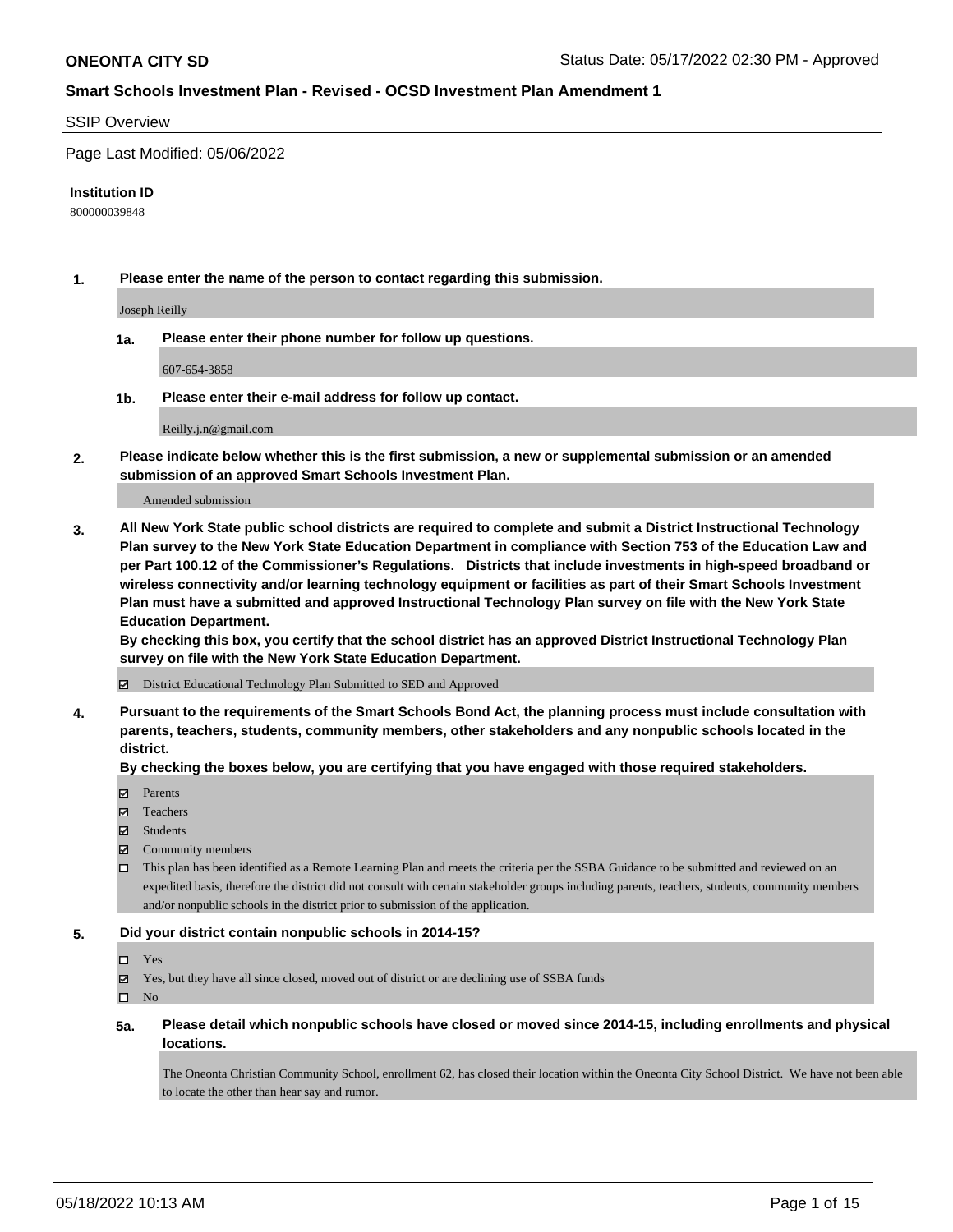### SSIP Overview

Page Last Modified: 05/06/2022

### **6. Certify that the following required steps have taken place by checking the boxes below:**

- The district developed and the school board approved a preliminary Smart Schools Investment Plan.
- $\boxtimes$  The preliminary plan was posted on the district website for at least 30 days. The district included an address to which any written comments on the plan should be sent.
- $\boxtimes$  The school board conducted a hearing that enabled stakeholders to respond to the preliminary plan. This hearing may have occured as part of a normal Board meeting, but adequate notice of the event must have been provided through local media and the district website for at least two weeks prior to the meeting.
- The district prepared a final plan for school board approval and such plan has been approved by the school board.
- $\boxtimes$  The final proposed plan that has been submitted has been posted on the district's website.
- This Plan has been identified as a Remote Learning Plan and meets the criteria per the SSBA Guidance to be submitted and reviewed on an expedited basis, therefore this plan has not met certain stakeholder engagement requirements including, consulting with nonpublic schools in advance of plan submission, having the school board conduct a hearing on the plan and/or posting the plan to the district website for a minimum of 30 days. This district will post the Remote Learning Plan to the district's website upon submission of the application.
- **6a. Please upload the proposed Smart Schools Investment Plan (SSIP) that was posted on the district's website, along with any supporting materials. Note that this should be different than your recently submitted Educational Technology Survey. The Final SSIP, as approved by the School Board, should also be posted on the website and remain there during the course of the projects contained therein.**

SSBA as of 73118.pdf

**6b. Enter the webpage address where the final Smart Schools Investment Plan is posted. The Plan should remain posted for the life of the included projects.**

#### https://www.oneontacsd.org/SmartSchoolsBondAct.aspx

**7. Please enter an estimate of the total number of students and staff that will benefit from this Smart Schools Investment Plan based on the cumulative projects submitted to date.**

1,838

**8. An LEA/School District may partner with one or more other LEA/School Districts to form a consortium to pool Smart Schools Bond Act funds for a project that meets all other Smart School Bond Act requirements. Each school district participating in the consortium will need to file an approved Smart Schools Investment Plan for the project and submit a signed Memorandum of Understanding that sets forth the details of the consortium including the roles of each respective district.**

 $\Box$  The district plans to participate in a consortium to partner with other school district(s) to implement a Smart Schools project.

**9. Please enter the name and 6-digit SED Code for each LEA/School District participating in the Consortium.**

| <b>Partner LEA/District</b> | <b>ISED BEDS Code</b> |
|-----------------------------|-----------------------|
| (No Response)               | (No Response)         |

### **10. Please upload a signed Memorandum of Understanding with all of the participating Consortium partners.**

(No Response)

#### **11. Your district's Smart Schools Bond Act Allocation is:**

\$1,276,085

### **12. Final 2014-15 BEDS Enrollment to calculate Nonpublic Sharing Requirement**

|            | <b>Public Enrollment</b> | l Nonpublic Enrollment | <b>Total Enrollment</b> | l Nonpublic Percentage |
|------------|--------------------------|------------------------|-------------------------|------------------------|
| Enrollment | .732                     | 69                     | .801.00                 | 3.83                   |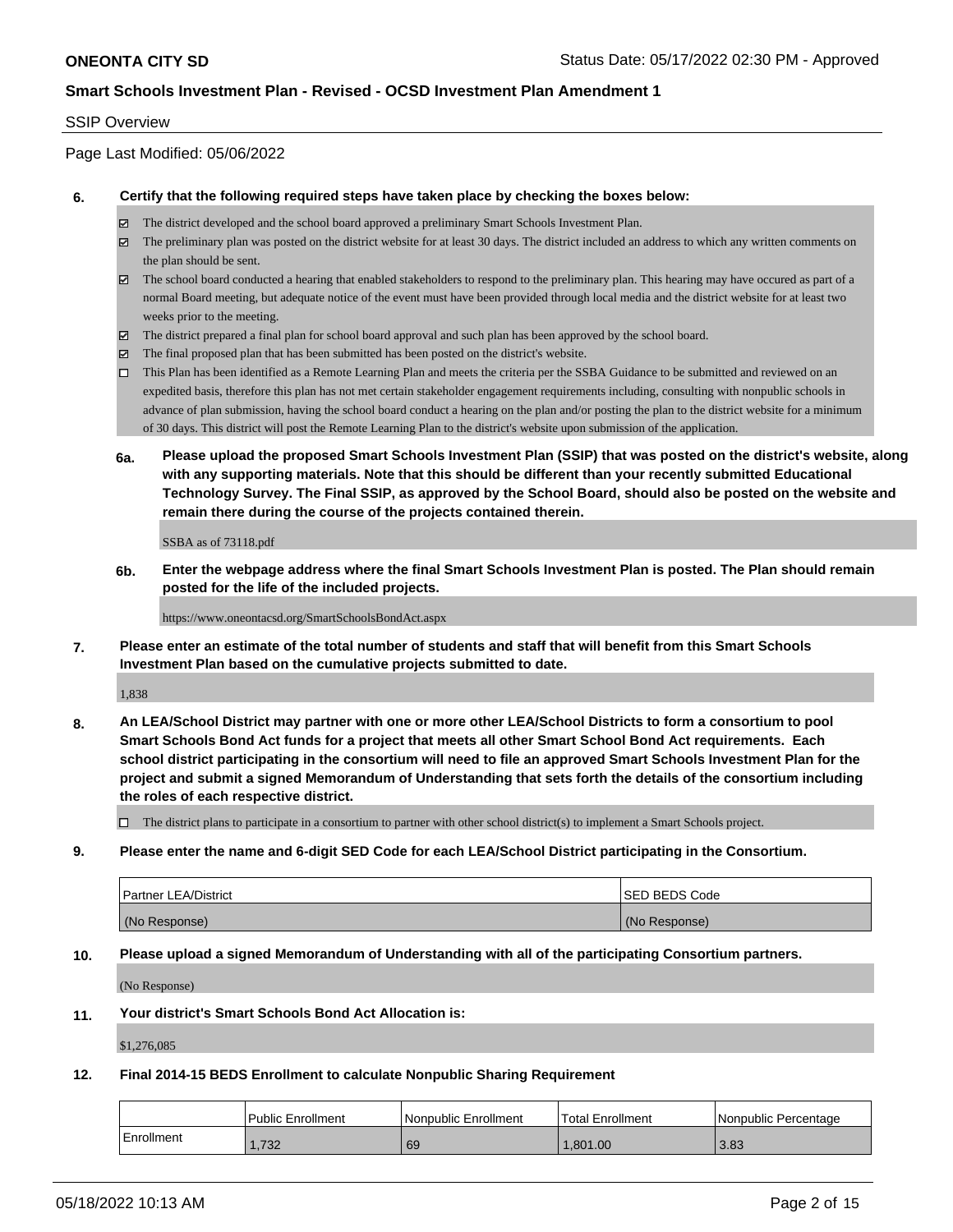## SSIP Overview

Page Last Modified: 05/06/2022

**13. This table compares each category budget total, as entered in that category's page, to the total expenditures listed in the category's expenditure table. Any discrepancies between the two must be resolved before submission.**

|                                            | Sub-Allocations | <b>Expenditure Totals</b> | <b>Difference</b> |
|--------------------------------------------|-----------------|---------------------------|-------------------|
| <b>School Connectivity</b>                 | 141.070.00      | 141,070.00                | 0.00              |
| Connectivity Projects for<br>Communities   | 0.00            | 0.00                      | 0.00              |
| Classroom Technology                       | 0.00            | 0.00                      | 0.00              |
| Pre-Kindergarten Classrooms                | 0.00            | 0.00                      | 0.00              |
| Replace Transportable<br><b>Classrooms</b> | 0.00            | 0.00                      | 0.00              |
| <b>High-Tech Security Features</b>         | $-135,350.00$   | $-135,350.00$             | 0.00              |
| Nonpublic Loan                             | 0.00            | 0.00                      | 0.00              |
| Totals:                                    | 5,720           | 5,720                     | 0                 |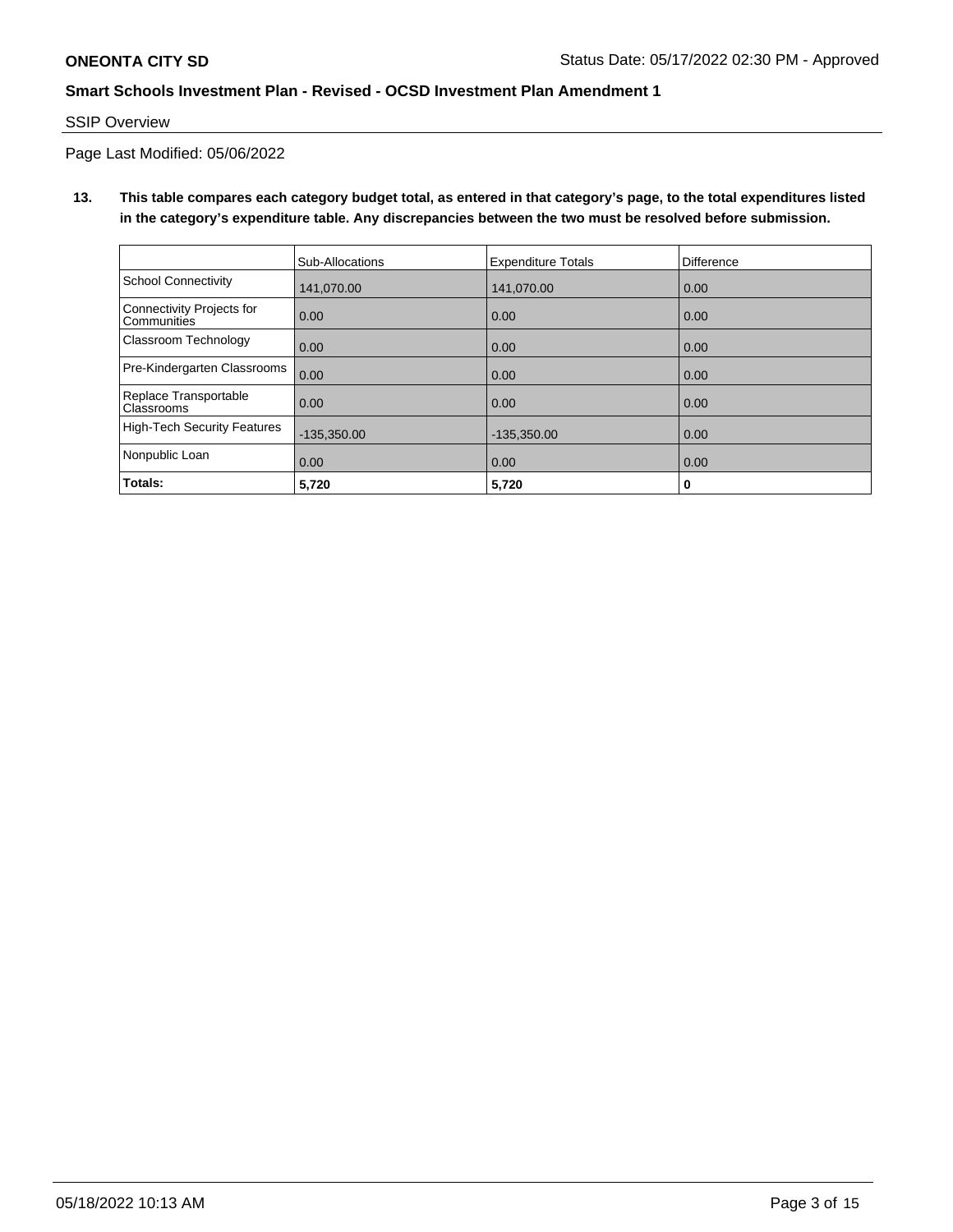### School Connectivity

Page Last Modified: 05/06/2022

- **1. In order for students and faculty to receive the maximum benefit from the technology made available under the Smart Schools Bond Act, their school buildings must possess sufficient connectivity infrastructure to ensure that devices can be used during the school day. Smart Schools Investment Plans must demonstrate that:**
	- **• sufficient infrastructure that meets the Federal Communications Commission's 100 Mbps per 1,000 students standard currently exists in the buildings where new devices will be deployed, or**
	- **• is a planned use of a portion of Smart Schools Bond Act funds, or**
	- **• is under development through another funding source.**

**Smart Schools Bond Act funds used for technology infrastructure or classroom technology investments must increase the number of school buildings that meet or exceed the minimum speed standard of 100 Mbps per 1,000 students and staff within 12 months. This standard may be met on either a contracted 24/7 firm service or a "burstable" capability. If the standard is met under the burstable criteria, it must be:**

**1. Specifically codified in a service contract with a provider, and**

**2. Guaranteed to be available to all students and devices as needed, particularly during periods of high demand, such as computer-based testing (CBT) periods.**

**Please describe how your district already meets or is planning to meet this standard within 12 months of plan submission.**

(No Response)

- **1a. If a district believes that it will be impossible to meet this standard within 12 months, it may apply for a waiver of this requirement, as described on the Smart Schools website. The waiver must be filed and approved by SED prior to submitting this survey.**
	- By checking this box, you are certifying that the school district has an approved waiver of this requirement on file with the New York State Education Department.
- **2. Connectivity Speed Calculator (Required). If the district currently meets the required speed, enter "Currently Met" in the last box: Expected Date When Required Speed Will be Met.**

|                         | l Number of     | Required Speed | Current Speed in   Expected Speed |                                      | Expected Date |
|-------------------------|-----------------|----------------|-----------------------------------|--------------------------------------|---------------|
|                         | <b>Students</b> | lin Mbps       | <b>Mbps</b>                       | to be Attained                       | When Required |
|                         |                 |                |                                   | Within 12 Months   Speed Will be Met |               |
| <b>Calculated Speed</b> | (No Response)   | 0.00           | (No Response)                     | (No Response)                        | (No Response) |

## **3. Describe how you intend to use Smart Schools Bond Act funds for high-speed broadband and/or wireless connectivity projects in school buildings.**

Oneonta City School DIstrict identified upgrading their network to support student learning as a priority goal in their initial application. Some work was completed in Phase 1. They would like to expand that upgrade and also expand into areas with less than adequate service by purchasing addition wireless access points and POE switches.

If the opportunity exists, the district wishes to combine Smart School funds with Federal Erate funds as the project matures.

**4. Describe the linkage between the district's District Instructional Technology Plan and how the proposed projects will improve teaching and learning. (There should be a link between your response to this question and your responses to Question 1 in Section IV - NYSED Initiatives Alignment: "Explain how the district use of instructional technology will serve as a part of a comprehensive and sustained effort to support rigorous academic standards attainment and performance improvement for students."** 

**Your answer should also align with your answers to the questions in Section II - Strategic Technology Planning and the associated Action Steps in Section III - Action Plan.)**

(No Response)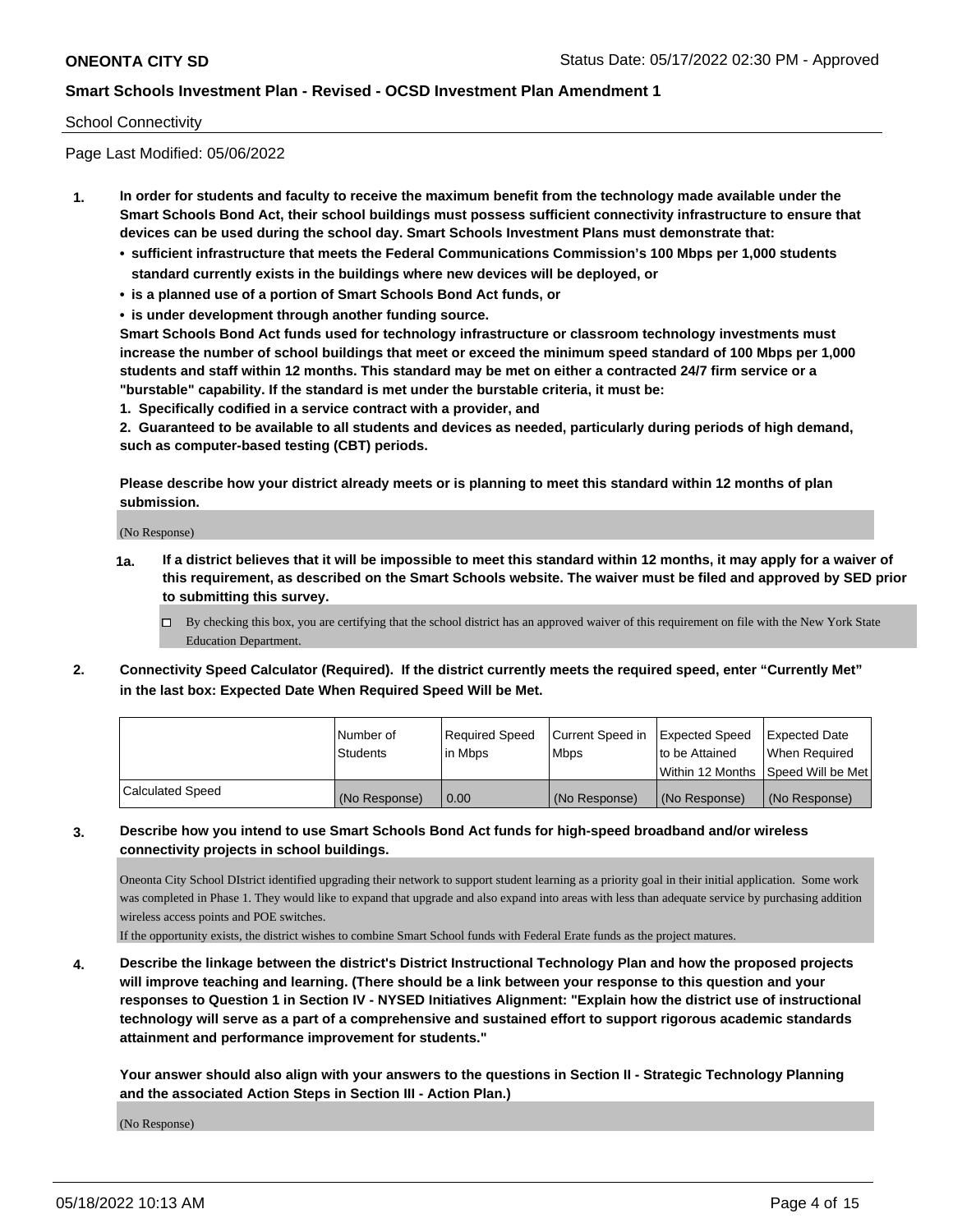#### School Connectivity

Page Last Modified: 05/06/2022

**5. If the district wishes to have students and staff access the Internet from wireless devices within the school building, or in close proximity to it, it must first ensure that it has a robust Wi-Fi network in place that has sufficient bandwidth to meet user demand.**

**Please describe how you have quantified this demand and how you plan to meet this demand.**

(No Response)

**6. Smart Schools plans with any expenditures in the School Connectivity category require a project number from the Office of Facilities Planning. Districts must submit an SSBA LOI and receive project numbers prior to submitting the SSIP. As indicated on the LOI, some projects may be eligible for a streamlined review and will not require a building permit.**

**Please indicate on a separate row each project number given to you by the Office of Facilities Planning.**

| Project Number        |
|-----------------------|
| 47-14-00-01-7-999-002 |
| 47-14-00-01-7-999-BA1 |

**7. Certain high-tech security and connectivity infrastructure projects may be eligible for an expedited review process as determined by the Office of Facilities Planning.**

**Was your project deemed eligible for streamlined review?**

Yes

**7a. Districts that choose the Streamlined Review Process will be required to certify that they have reviewed all installations with their licensed architect or engineer of record and provide that person's name and license number. The licensed professional must review the products and proposed method of installation prior to implementation and review the work during and after completion in order to affirm that the work was codecompliant, if requested.**

I certify that I have reviewed all installations with a licensed architect or engineer of record.

**8. Include the name and license number of the architect or engineer of record.**

| Name            | License Number |
|-----------------|----------------|
| Jeffrey Robbins | 35151          |

**9. Public Expenditures – Loanable (Counts toward the nonpublic loan calculation)**

| Select the allowable expenditure type.      | <b>PUBLIC</b> Items to be | Quantity         | Cost Per Item    | <b>Total Cost</b> |
|---------------------------------------------|---------------------------|------------------|------------------|-------------------|
| Repeat to add another item under each type. | l Purchased               |                  |                  |                   |
| (No Response)                               | (No Response)             | (No<br>Response) | (No<br>Response) | 0.00              |
|                                             |                           |                  | 0.00             |                   |

**10. Public Expenditures – Non-Loanable (Does not count toward nonpublic loan calculation)**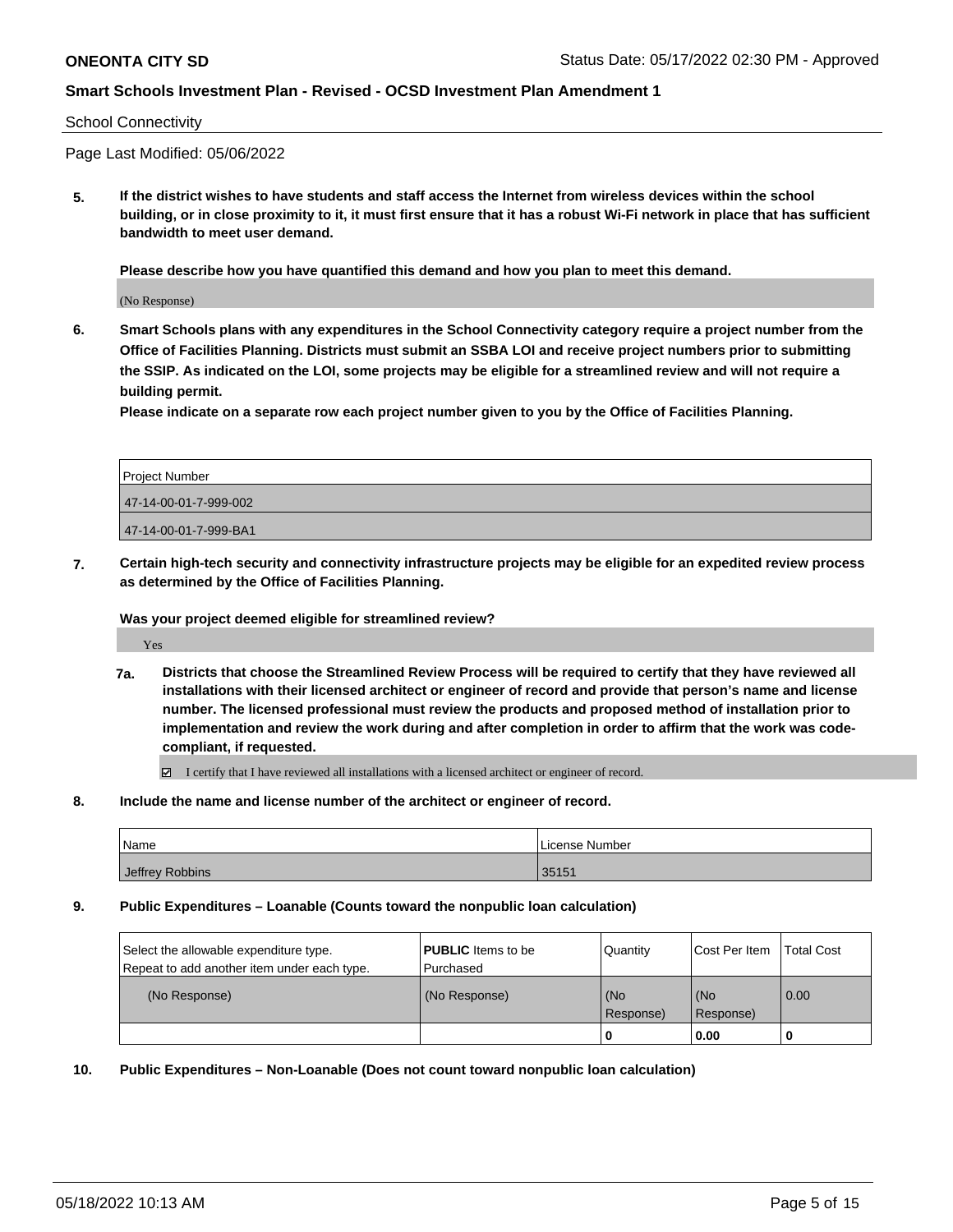## School Connectivity

Page Last Modified: 05/06/2022

| Select the allowable expenditure<br>type.<br>Repeat to add another item under<br>each type. | <b>PUBLIC</b> Items to be purchased                              | Quantity | Cost per Item | <b>Total Cost</b> |
|---------------------------------------------------------------------------------------------|------------------------------------------------------------------|----------|---------------|-------------------|
|                                                                                             |                                                                  |          |               |                   |
| <b>Connections/Components</b>                                                               | Cat 6A cable drops                                               | 100      | 450.00        | 45,000,00         |
| <b>Connections/Components</b>                                                               | Fiber Optic connections between<br>buildings per foot NYOGS Rate | 4,000    | 10.00         | 40.000.00         |
| <b>Other Costs</b>                                                                          | <b>Architect Fees</b>                                            |          | 2,000.00      | 2,000.00          |
| Network/Access Costs                                                                        | Aruba 315 Wireless Access Points                                 | 15       | 630.00        | 9,450.00          |
| Network/Access Costs                                                                        | <b>HP 2920-48G POE</b>                                           | 14       | 3,150.00      | 44,100.00         |
| <b>Professional Services</b>                                                                | Installation of Equipmet                                         |          | 520.00        | 520.00            |
|                                                                                             |                                                                  | 4,131    | 6.760.00      | 141,070           |

### **11. Final 2014-15 BEDS Enrollment to calculate Nonpublic Sharing Requirement (no changes allowed.)**

|            | Public Enrollment | Nonpublic Enrollment | 'Total Enrollment | l Nonpublic Percentage |
|------------|-------------------|----------------------|-------------------|------------------------|
| Enrollment | 722<br>∠د ، ، ا   | 69                   | .801.00           | 3.83                   |

### **12. Total Public Budget - Loanable (Counts toward the nonpublic loan calculation)**

|                                               | Public Allocations | <b>Estimated Nonpublic Loan</b><br>Amount | <b>Estimated Total Sub-Allocations</b> |
|-----------------------------------------------|--------------------|-------------------------------------------|----------------------------------------|
| Network/Access Costs                          | 0.00               | 0.00                                      | 0.00                                   |
| School Internal Connections and<br>Components | 0.00               | 0.00                                      | 0.00                                   |
| Other                                         | 0.00               | 0.00                                      | 0.00                                   |
| Totals:                                       | 0.00               | υ                                         | 0                                      |

### **13. Total Public Budget – Non-Loanable (Does not count toward the nonpublic loan calculation)**

|                                            | Sub-<br>Allocation |
|--------------------------------------------|--------------------|
| Network/Access Costs                       | 53,550.00          |
| Outside Plant Costs                        | (No Response)      |
| School Internal Connections and Components | 85,000.00          |
| Professional Services                      | 520.00             |
| Testing                                    | (No Response)      |
| Other Upfront Costs                        | (No Response)      |
| <b>Other Costs</b>                         | 2,000.00           |
| Totals:                                    | 141,070.00         |

### **14. School Connectivity Totals**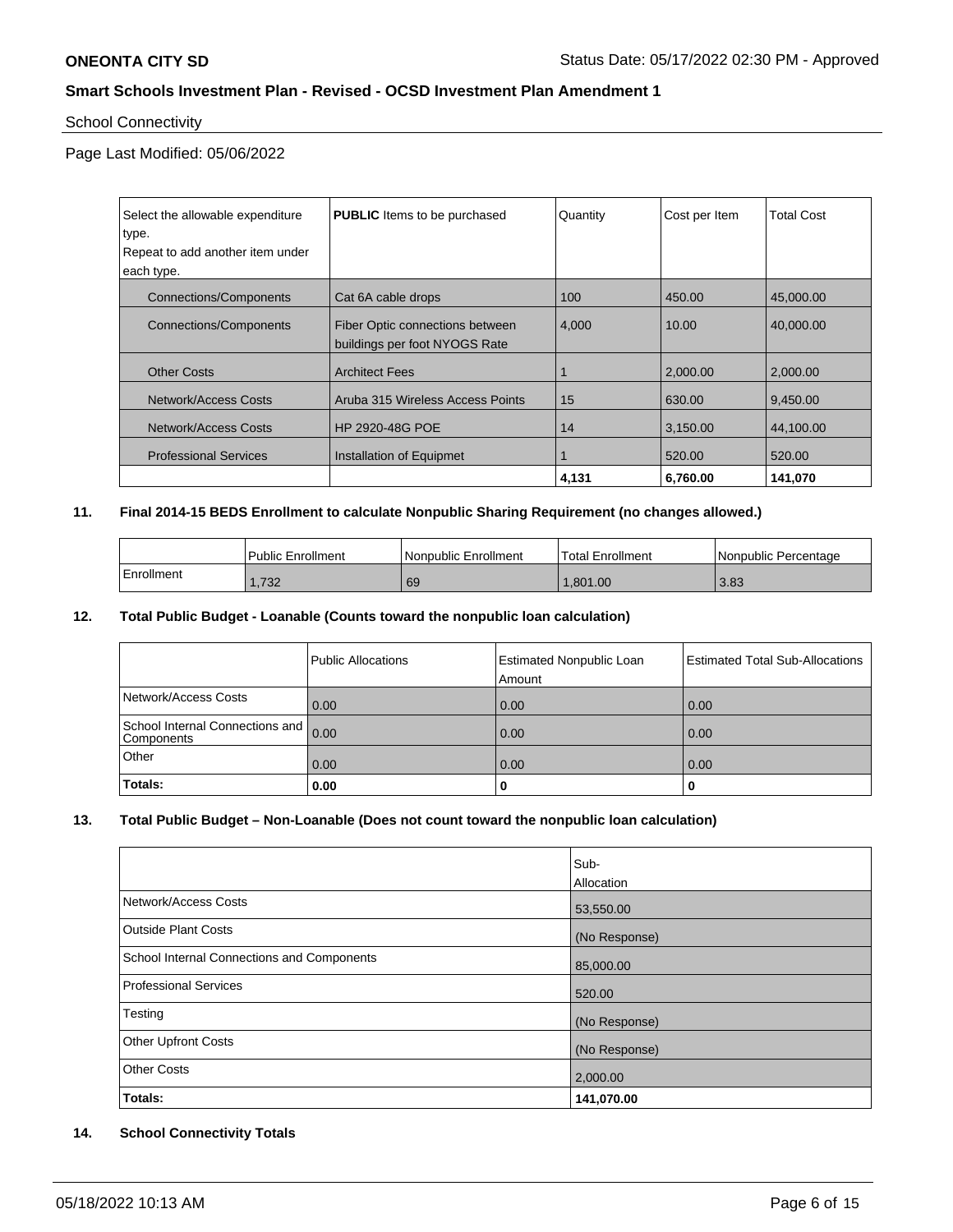School Connectivity

Page Last Modified: 05/06/2022

|                          | Total Sub-Allocations |
|--------------------------|-----------------------|
| Total Loanable Items     | 0.00                  |
| Total Non-Ioanable Items | 141,070.00            |
| Totals:                  | 141,070               |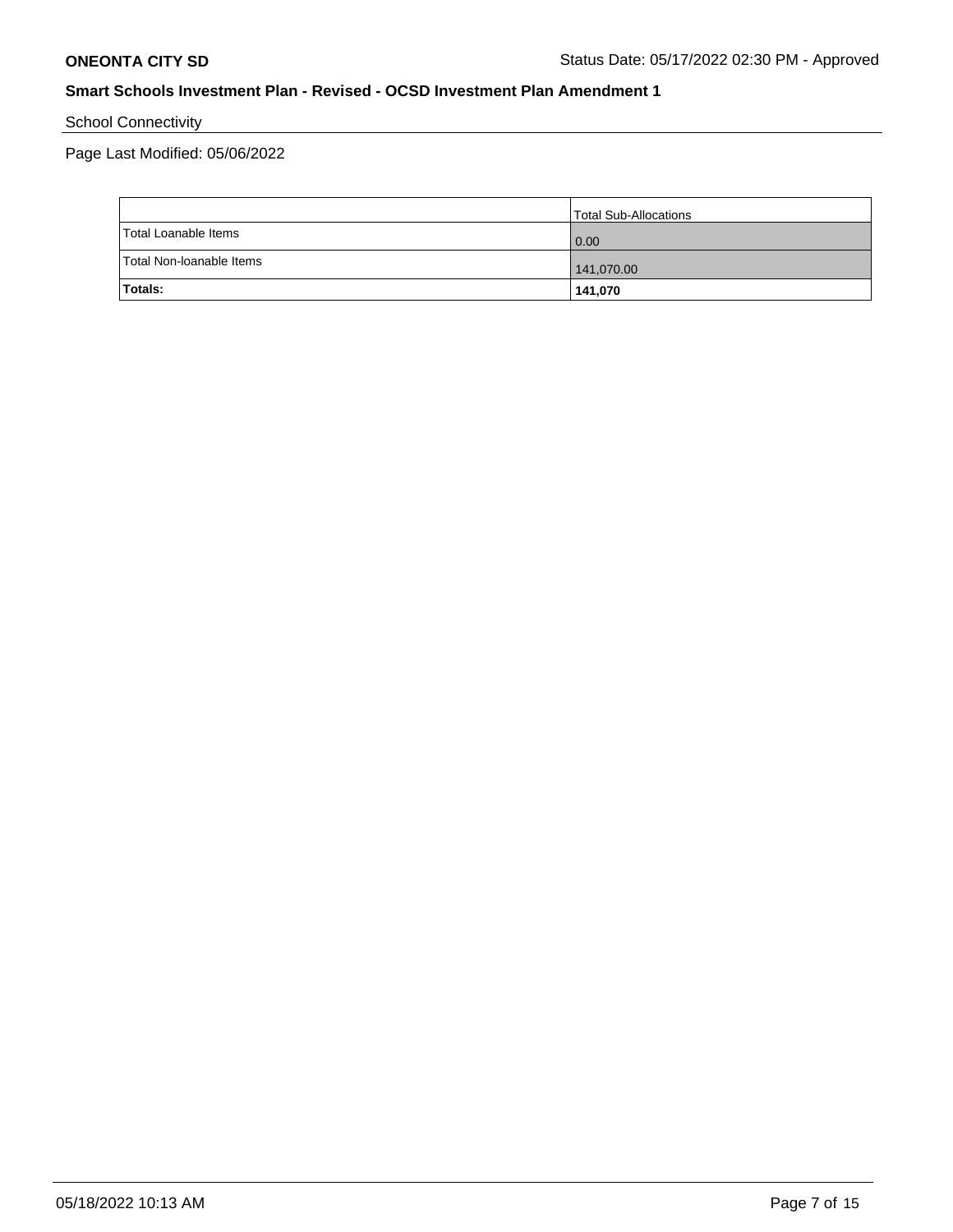Community Connectivity (Broadband and Wireless)

Page Last Modified: 04/01/2022

**1. Describe how you intend to use Smart Schools Bond Act funds for high-speed broadband and/or wireless connectivity projects in the community.**

(No Response)

**2. Please describe how the proposed project(s) will promote student achievement and increase student and/or staff access to the Internet in a manner that enhances student learning and/or instruction outside of the school day and/or school building.**

(No Response)

**3. Community connectivity projects must comply with all the necessary local building codes and regulations (building and related permits are not required prior to plan submission).**

 $\Box$  I certify that we will comply with all the necessary local building codes and regulations.

**4. Please describe the physical location of the proposed investment.**

(No Response)

**5. Please provide the initial list of partners participating in the Community Connectivity Broadband Project, along with their Federal Tax Identification (Employer Identification) number.**

| <b>Project Partners</b> | Federal ID#   |
|-------------------------|---------------|
| (No Response)           | (No Response) |

**6. Please detail the type, quantity, per unit cost and total cost of the eligible items under each sub-category.**

| Select the allowable expenditure          | Item to be purchased | Quantity      | Cost per Item | <b>Total Cost</b> |
|-------------------------------------------|----------------------|---------------|---------------|-------------------|
| type.<br>Repeat to add another item under |                      |               |               |                   |
| each type.                                |                      |               |               |                   |
| (No Response)                             | (No Response)        | (No Response) | (No Response) | 0.00              |
|                                           |                      | 0             | 0.00          |                   |

**7. If you are submitting an allocation for Community Connectivity, complete this table.**

**Note that the calculated Total at the bottom of the table must equal the Total allocation for this category that you entered in the SSIP Overview overall budget.**

|                                    | Sub-Allocation |
|------------------------------------|----------------|
| Network/Access Costs               | (No Response)  |
| Outside Plant Costs                | (No Response)  |
| <b>Tower Costs</b>                 | (No Response)  |
| <b>Customer Premises Equipment</b> | (No Response)  |
| Professional Services              | (No Response)  |
| Testing                            | (No Response)  |
| <b>Other Upfront Costs</b>         | (No Response)  |
| <b>Other Costs</b>                 | (No Response)  |
| Totals:                            | 0.00           |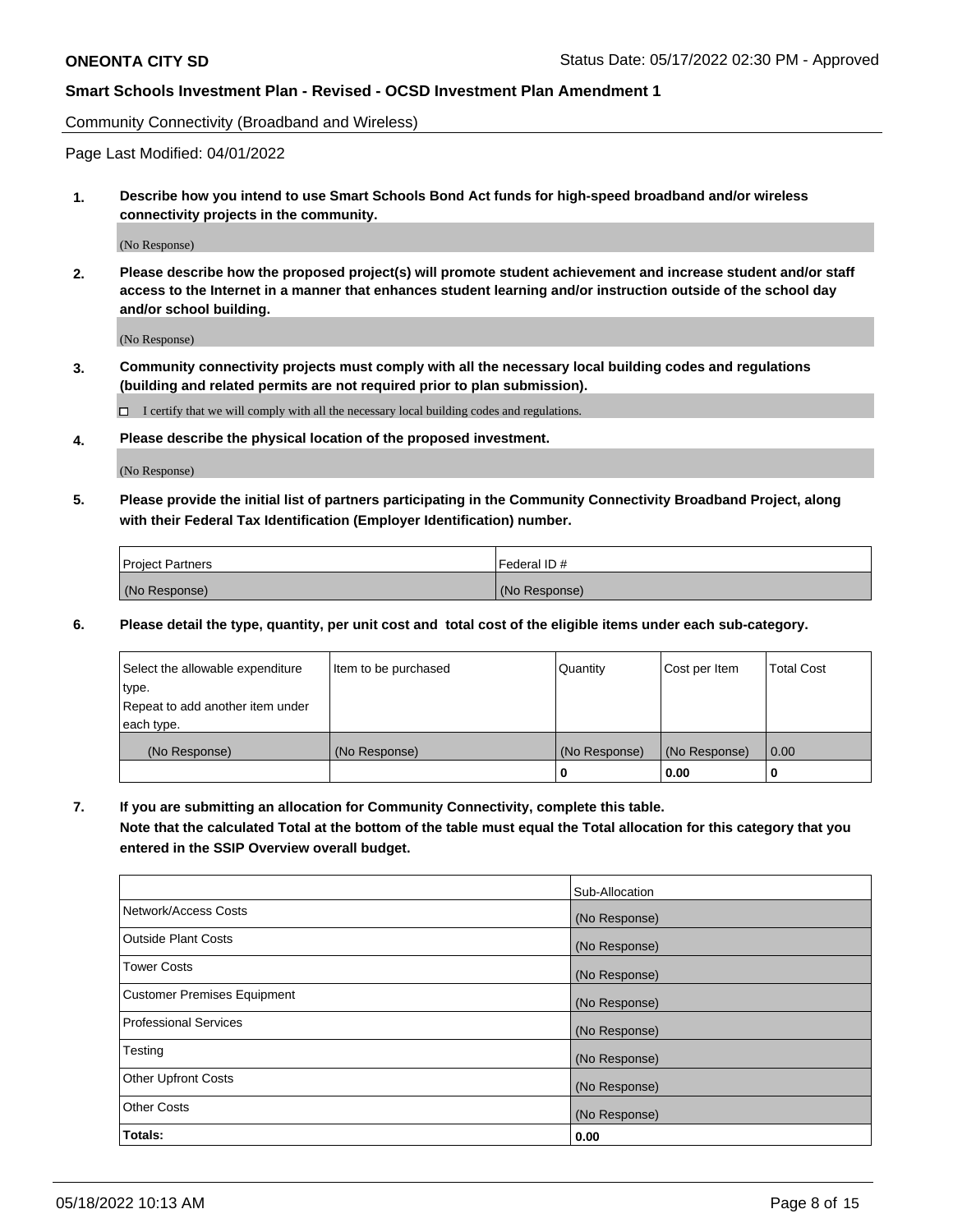### Classroom Learning Technology

Page Last Modified: 04/01/2022

**1. In order for students and faculty to receive the maximum benefit from the technology made available under the Smart Schools Bond Act, their school buildings must possess sufficient connectivity infrastructure to ensure that devices can be used during the school day. Smart Schools Investment Plans must demonstrate that sufficient infrastructure that meets the Federal Communications Commission's 100 Mbps per 1,000 students standard currently exists in the buildings where new devices will be deployed, or is a planned use of a portion of Smart Schools Bond Act funds, or is under development through another funding source.**

**Smart Schools Bond Act funds used for technology infrastructure or classroom technology investments must increase the number of school buildings that meet or exceed the minimum speed standard of 100 Mbps per 1,000 students and staff within 12 months. This standard may be met on either a contracted 24/7 firm service or a "burstable" capability. If the standard is met under the burstable criteria, it must be:**

**1. Specifically codified in a service contract with a provider, and**

**2. Guaranteed to be available to all students and devices as needed, particularly during periods of high demand, such as computer-based testing (CBT) periods.**

**Please describe how your district already meets or is planning to meet this standard within 12 months of plan submission.**

(No Response)

- **1a. If a district believes that it will be impossible to meet this standard within 12 months, it may apply for a waiver of this requirement, as described on the Smart Schools website. The waiver must be filed and approved by SED prior to submitting this survey.**
	- By checking this box, you are certifying that the school district has an approved waiver of this requirement on file with the New York State Education Department.
- **2. Connectivity Speed Calculator (Required). If the district currently meets the required speed, enter "Currently Met" in the last box: Expected Date When Required Speed Will be Met.**

|                  | Number of     | Required Speed | Current Speed in | Expected Speed | Expected Date                           |
|------------------|---------------|----------------|------------------|----------------|-----------------------------------------|
|                  | Students      | lin Mbps       | <b>Mbps</b>      | to be Attained | When Required                           |
|                  |               |                |                  |                | l Within 12 Months ISpeed Will be Met l |
| Calculated Speed | (No Response) | 0.00           | (No Response)    | (No Response)  | (No Response)                           |

**3. If the district wishes to have students and staff access the Internet from wireless devices within the school building, or in close proximity to it, it must first ensure that it has a robust Wi-Fi network in place that has sufficient bandwidth to meet user demand.**

**Please describe how you have quantified this demand and how you plan to meet this demand.**

(No Response)

**4. All New York State public school districts are required to complete and submit an Instructional Technology Plan survey to the New York State Education Department in compliance with Section 753 of the Education Law and per Part 100.12 of the Commissioner's Regulations.**

**Districts that include educational technology purchases as part of their Smart Schools Investment Plan must have a submitted and approved Instructional Technology Plan survey on file with the New York State Education Department.**

- By checking this box, you are certifying that the school district has an approved Instructional Technology Plan survey on file with the New York State Education Department.
- **5. Describe the devices you intend to purchase and their compatibility with existing or planned platforms or systems. Specifically address the adequacy of each facility's electrical, HVAC and other infrastructure necessary to install and support the operation of the planned technology.**

(No Response)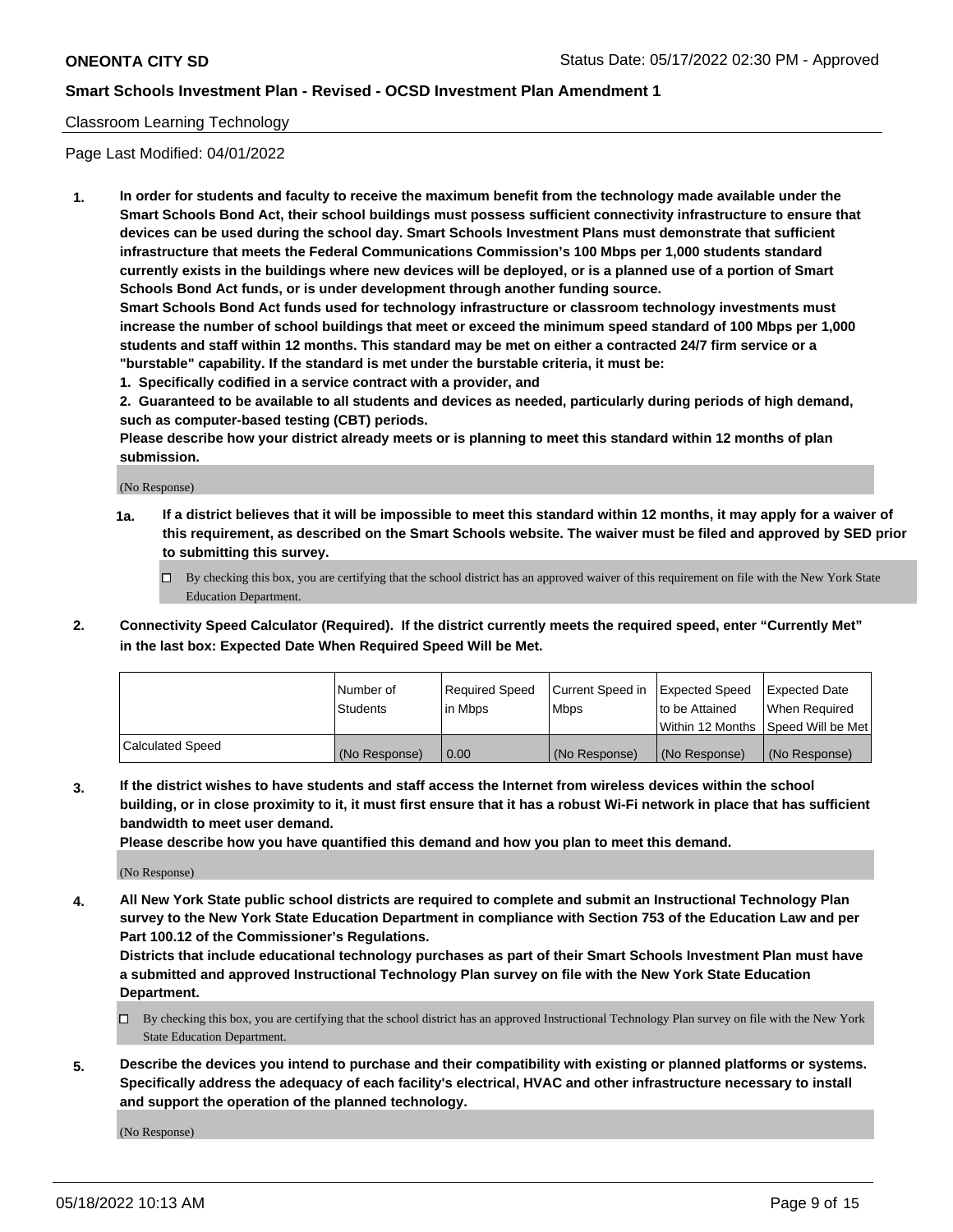### Classroom Learning Technology

Page Last Modified: 04/01/2022

- **6. Describe how the proposed technology purchases will:**
	- **> enhance differentiated instruction;**
	- **> expand student learning inside and outside the classroom;**
	- **> benefit students with disabilities and English language learners; and**
	- **> contribute to the reduction of other learning gaps that have been identified within the district.**

**The expectation is that districts will place a priority on addressing the needs of students who struggle to succeed in a rigorous curriculum. Responses in this section should specifically address this concern and align with the district's Instructional Technology Plan (in particular Question 2 of E. Curriculum and Instruction: "Does the district's instructional technology plan address the needs of students with disabilities to ensure equitable access to instruction, materials and assessments?" and Question 3 of the same section: "Does the district's instructional technology plan address the provision of assistive technology specifically for students with disabilities to ensure access to and participation in the general curriculum?")**

**In addition, describe how the district ensures equitable access to instruction, materials and assessments and participation in the general curriculum for both SWD and English Language Learners/Multilingual Learners (ELL/MLL) students.**

**Please note: If this plan has been identified as a Remote Learning Plan to be submitted and reviewed on an expedited basis, the district should explain how this plan will facilitate remote and hybrid learning, in lieu of responding to the question above.**

(No Response)

**7. Where appropriate, describe how the proposed technology purchases will enhance ongoing communication with parents and other stakeholders and help the district facilitate technology-based regional partnerships, including distance learning and other efforts.**

(No Response)

**8. Describe the district's plan to provide professional development to ensure that administrators, teachers and staff can employ the technology purchased to enhance instruction successfully.**

**Note: This response should be aligned and expanded upon in accordance with your district's response to Question 1 of F. Professional Development of your Instructional Technology Plan: "Please provide a summary of professional development offered to teachers and staff, for the time period covered by this plan, to support technology to enhance teaching and learning. Please include topics, audience and method of delivery within your summary."**

**Please note: If this plan has been identified as a Remote Learning Plan to be submitted and reviewed on an expedited basis, the district should provide a statement confirming that the district has provided or will provide professional development on these devices to its staff, in lieu of responding to the question above.**

(No Response)

**9. Districts must contact one of the SUNY/CUNY teacher preparation programs listed on the document on the left side of the page that supplies the largest number of the district's new teachers to request advice on innovative uses and best practices at the intersection of pedagogy and educational technology.**

- By checking this box, you certify that you have contacted the SUNY/CUNY teacher preparation program that supplies the largest number of your new teachers to request advice on these issues.
- **9a. Please enter the name of the SUNY or CUNY Institution that you contacted.**

(No Response)

**9b. Enter the primary Institution phone number.**

(No Response)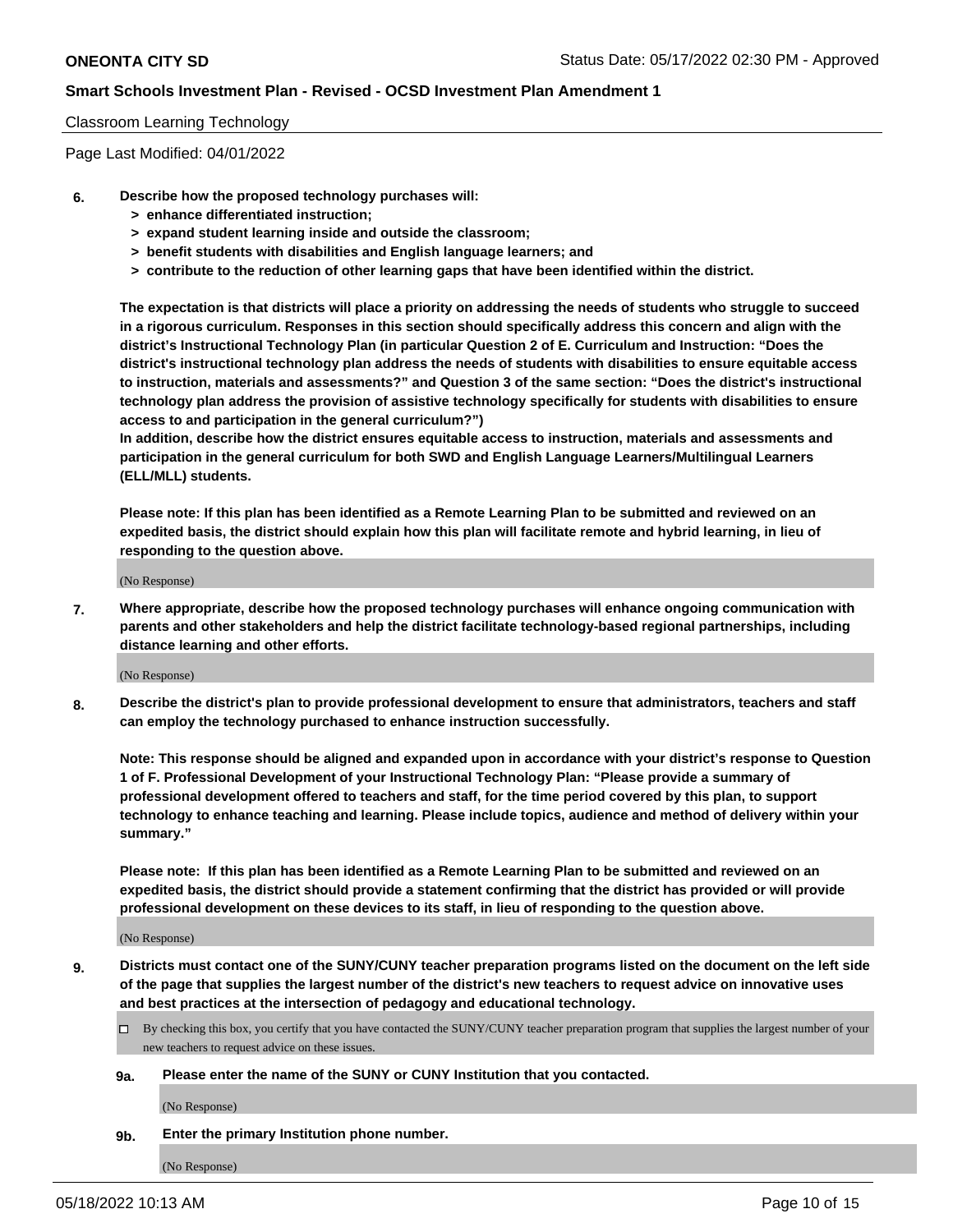### Classroom Learning Technology

Page Last Modified: 04/01/2022

**9c. Enter the name of the contact person with whom you consulted and/or will be collaborating with on innovative uses of technology and best practices.**

(No Response)

**10. To ensure the sustainability of technology purchases made with Smart Schools funds, districts must demonstrate a long-term plan to maintain and replace technology purchases supported by Smart Schools Bond Act funds. This sustainability plan shall demonstrate a district's capacity to support recurring costs of use that are ineligible for Smart Schools Bond Act funding such as device maintenance, technical support, Internet and wireless fees, maintenance of hotspots, staff professional development, building maintenance and the replacement of incidental items. Further, such a sustainability plan shall include a long-term plan for the replacement of purchased devices and equipment at the end of their useful life with other funding sources.**

 $\square$  By checking this box, you certify that the district has a sustainability plan as described above.

**11. Districts must ensure that devices purchased with Smart Schools Bond funds will be distributed, prepared for use, maintained and supported appropriately. Districts must maintain detailed device inventories in accordance with generally accepted accounting principles.**

By checking this box, you certify that the district has a distribution and inventory management plan and system in place.

**12. Please detail the type, quantity, per unit cost and total cost of the eligible items under each sub-category.**

| Select the allowable expenditure | I Item to be Purchased | Quantity      | Cost per Item | Total Cost |
|----------------------------------|------------------------|---------------|---------------|------------|
| type.                            |                        |               |               |            |
| Repeat to add another item under |                        |               |               |            |
| each type.                       |                        |               |               |            |
| (No Response)                    | (No Response)          | (No Response) | (No Response) | 0.00       |
|                                  |                        | u             | 0.00          |            |

### **13. Final 2014-15 BEDS Enrollment to calculate Nonpublic Sharing Requirement (no changes allowed.)**

|            | l Public Enrollment | Nonpublic Enrollment | <b>Total Enrollment</b> | Nonpublic<br>l Percentage |
|------------|---------------------|----------------------|-------------------------|---------------------------|
| Enrollment | 1.732               | 69                   | 1.801.00                | 3.83                      |

### **14. If you are submitting an allocation for Classroom Learning Technology complete this table.**

|                          | Public School Sub-Allocation | <b>Estimated Nonpublic Loan</b><br>Amount | <b>Estimated Total Public and</b><br>Nonpublic Sub-Allocation |
|--------------------------|------------------------------|-------------------------------------------|---------------------------------------------------------------|
|                          |                              | (Based on Percentage Above)               |                                                               |
| Interactive Whiteboards  | (No Response)                | 0.00                                      | 0.00                                                          |
| <b>Computer Servers</b>  | (No Response)                | 0.00                                      | 0.00                                                          |
| <b>Desktop Computers</b> | (No Response)                | 0.00                                      | 0.00                                                          |
| <b>Laptop Computers</b>  | (No Response)                | 0.00                                      | 0.00                                                          |
| <b>Tablet Computers</b>  | (No Response)                | 0.00                                      | 0.00                                                          |
| <b>Other Costs</b>       | (No Response)                | 0.00                                      | 0.00                                                          |
| Totals:                  | 0.00                         | 0                                         | 0                                                             |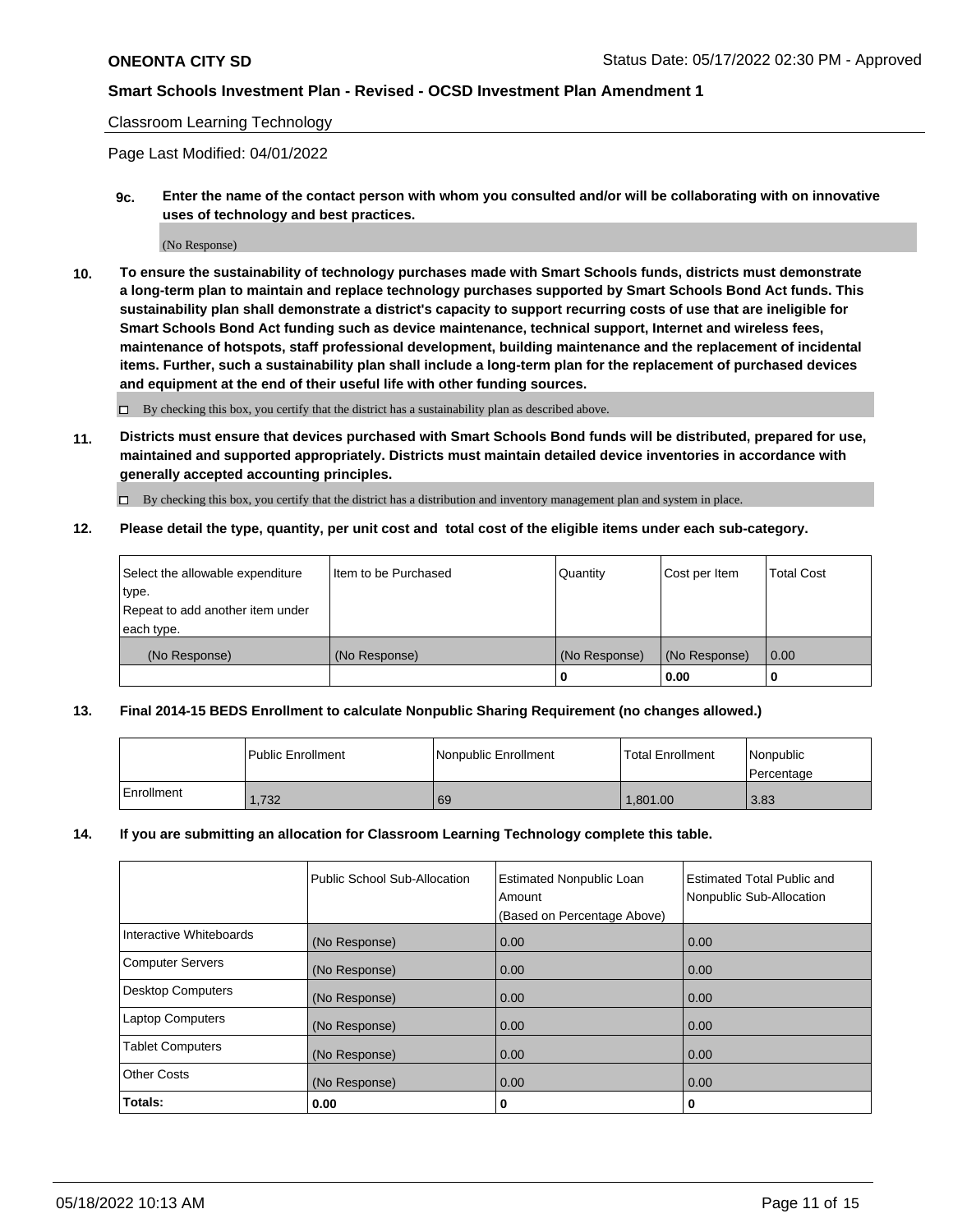### Pre-Kindergarten Classrooms

Page Last Modified: 04/01/2022

**1. Provide information regarding how and where the district is currently serving pre-kindergarten students and justify the need for additional space with enrollment projections over 3 years.**

(No Response)

- **2. Describe the district's plan to construct, enhance or modernize education facilities to accommodate prekindergarten programs. Such plans must include:**
	- **Specific descriptions of what the district intends to do to each space;**
	- **An affirmation that new pre-kindergarten classrooms will contain a minimum of 900 square feet per classroom;**
	- **The number of classrooms involved;**
	- **The approximate construction costs per classroom; and**
	- **Confirmation that the space is district-owned or has a long-term lease that exceeds the probable useful life of the improvements.**

(No Response)

**3. Smart Schools Bond Act funds may only be used for capital construction costs. Describe the type and amount of additional funds that will be required to support ineligible ongoing costs (e.g. instruction, supplies) associated with any additional pre-kindergarten classrooms that the district plans to add.**

(No Response)

**4. All plans and specifications for the erection, repair, enlargement or remodeling of school buildings in any public school district in the State must be reviewed and approved by the Commissioner. Districts that plan capital projects using their Smart Schools Bond Act funds will undergo a Preliminary Review Process by the Office of Facilities Planning.**

**Please indicate on a separate row each project number given to you by the Office of Facilities Planning.**

| Project Number |  |
|----------------|--|
| (No Response)  |  |

**5. Please detail the type, quantity, per unit cost and total cost of the eligible items under each sub-category.**

| Select the allowable expenditure          | Item to be purchased | Quantity      | Cost per Item | <b>Total Cost</b> |
|-------------------------------------------|----------------------|---------------|---------------|-------------------|
| type.<br>Repeat to add another item under |                      |               |               |                   |
| each type.                                |                      |               |               |                   |
| (No Response)                             | (No Response)        | (No Response) | (No Response) | 0.00              |
|                                           |                      | o             | 0.00          |                   |

**6. If you have made an allocation for Pre-Kindergarten Classrooms, complete this table.**

**Note that the calculated Total at the bottom of the table must equal the Total allocation for this category that you entered in the SSIP Overview overall budget.**

|                                          | Sub-Allocation |
|------------------------------------------|----------------|
| Construct Pre-K Classrooms               | (No Response)  |
| Enhance/Modernize Educational Facilities | (No Response)  |
| <b>Other Costs</b>                       | (No Response)  |
| Totals:                                  | 0.00           |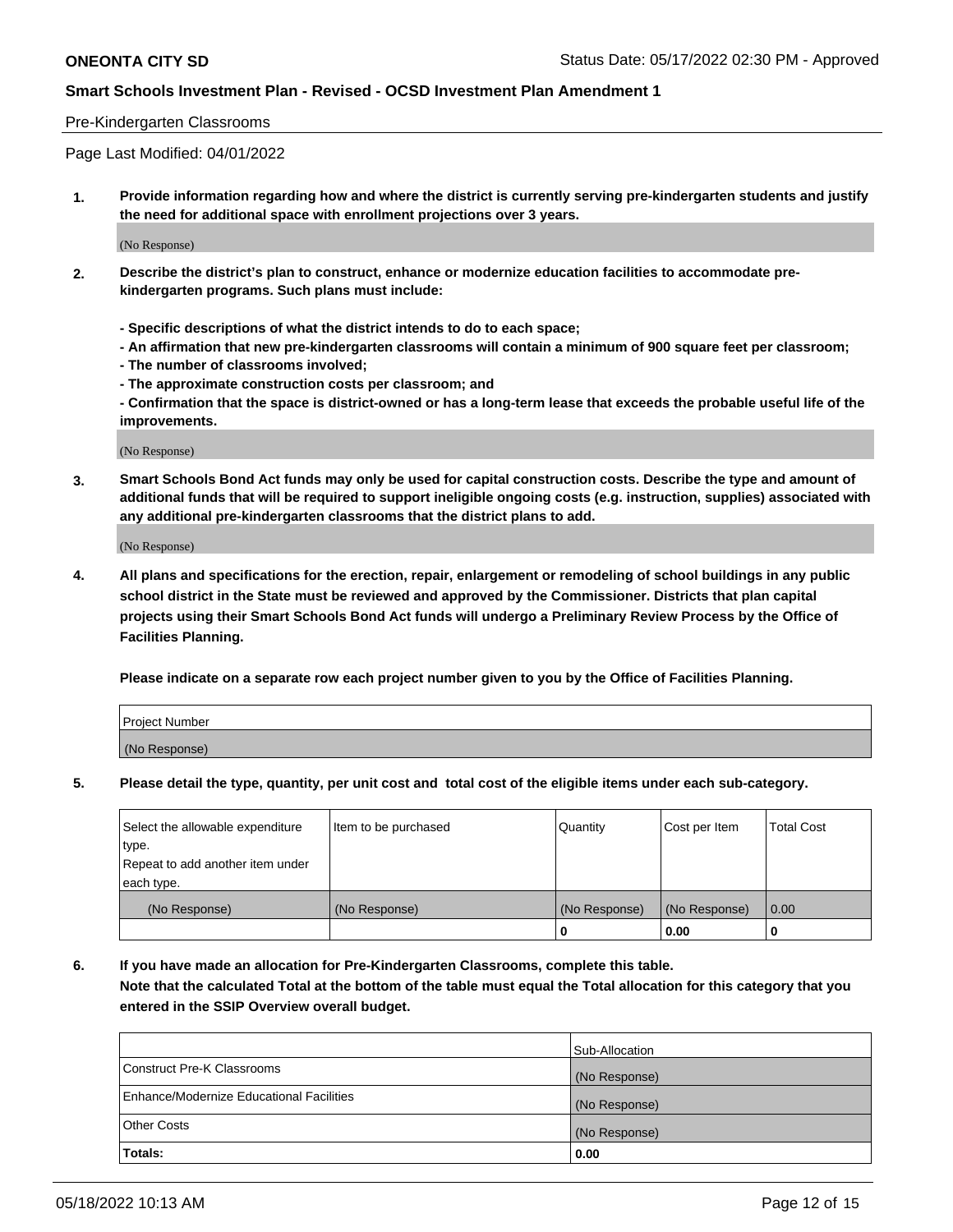#### Replace Transportable Classrooms

Page Last Modified: 04/01/2022

**1. Describe the district's plan to construct, enhance or modernize education facilities to provide high-quality instructional space by replacing transportable classrooms.**

(No Response)

**2. All plans and specifications for the erection, repair, enlargement or remodeling of school buildings in any public school district in the State must be reviewed and approved by the Commissioner. Districts that plan capital projects using their Smart Schools Bond Act funds will undergo a Preliminary Review Process by the Office of Facilities Planning.**

**Please indicate on a separate row each project number given to you by the Office of Facilities Planning.**

| <b>Project Number</b> |  |
|-----------------------|--|
| (No Response)         |  |

**3. For large projects that seek to blend Smart Schools Bond Act dollars with other funds, please note that Smart Schools Bond Act funds can be allocated on a pro rata basis depending on the number of new classrooms built that directly replace transportable classroom units.**

**If a district seeks to blend Smart Schools Bond Act dollars with other funds describe below what other funds are being used and what portion of the money will be Smart Schools Bond Act funds.**

(No Response)

**4. Please detail the type, quantity, per unit cost and total cost of the eligible items under each sub-category.**

| Select the allowable expenditure | Item to be purchased | Quantity      | Cost per Item | <b>Total Cost</b> |
|----------------------------------|----------------------|---------------|---------------|-------------------|
| type.                            |                      |               |               |                   |
| Repeat to add another item under |                      |               |               |                   |
| each type.                       |                      |               |               |                   |
| (No Response)                    | (No Response)        | (No Response) | (No Response) | 0.00              |
|                                  |                      | U             | 0.00          |                   |

**5. If you have made an allocation for Replace Transportable Classrooms, complete this table.**

**Note that the calculated Total at the bottom of the table must equal the Total allocation for this category that you entered in the SSIP Overview overall budget.**

|                                                | Sub-Allocation |
|------------------------------------------------|----------------|
| Construct New Instructional Space              | (No Response)  |
| Enhance/Modernize Existing Instructional Space | (No Response)  |
| <b>Other Costs</b>                             | (No Response)  |
| Totals:                                        | 0.00           |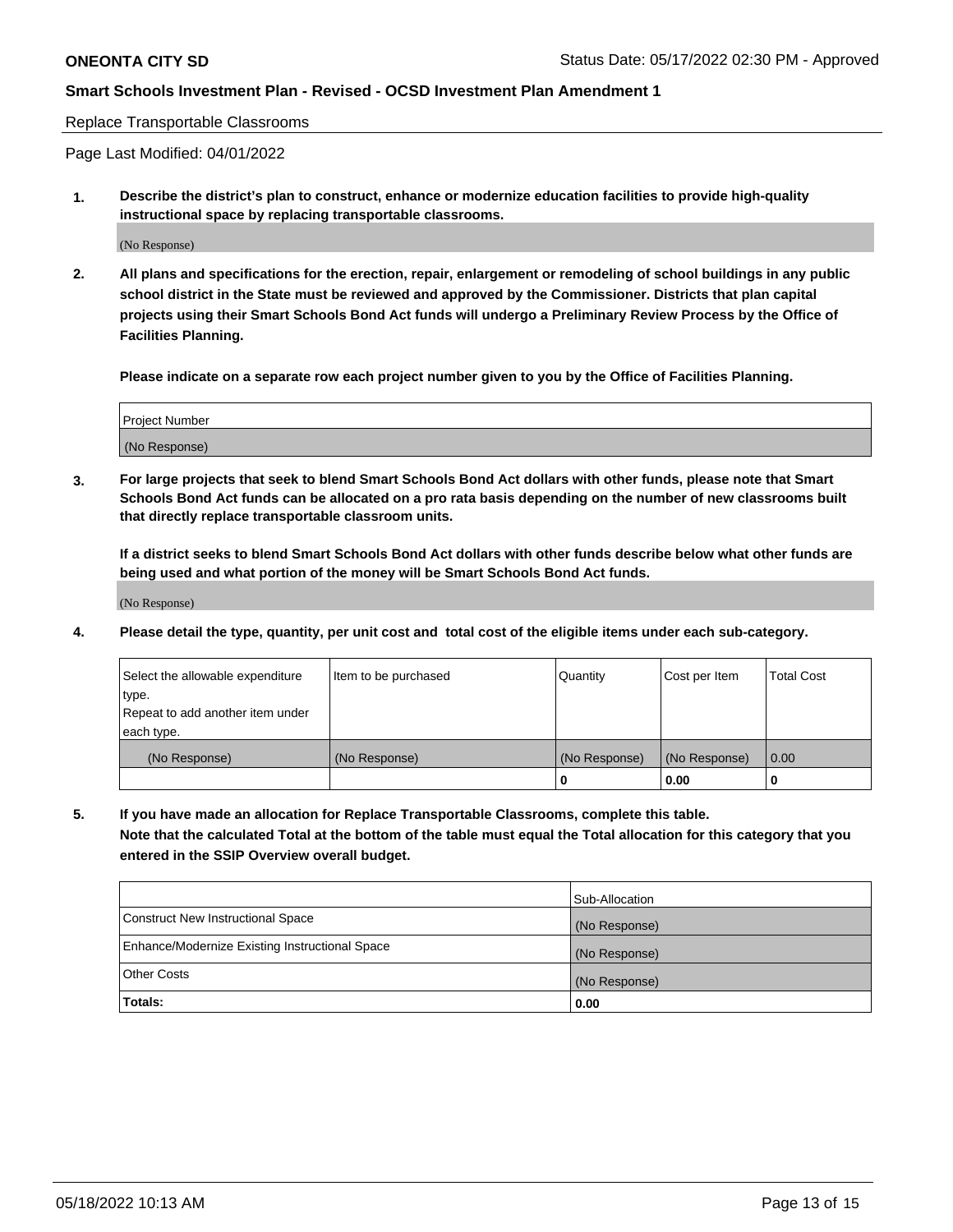## High-Tech Security Features

### Page Last Modified: 04/01/2022

## **1. Describe how you intend to use Smart Schools Bond Act funds to install high-tech security features in school buildings and on school campuses.**

In our orignial application the Smart Schools Bond Act funds will be used to upgrade the district's IP camera system with enhanced features as well as add additional IP cameras to each building. The IP camera system will provide better access to the system by administration as well as allow the the next generation of high megapixel IP cameras. The district has approximately 100 existing IP cameras that will be utilized by the new system and used until the end of their useful life. The new IP cameras will require new data cabling to each location and in some exterior cases, a surge suppression device as well. The elementary school main entrances will also be upgraded to have the district's standardized secured entrance. The standard utilizes an intercom at the front entrance to address the visitor from the exterior of the building. Once access is given from the main office, the visitor can enter the main office only through a new door in the vestibule. This will funnel all visitor traffic through the main office where they will check in and be documented. The scope of SSBA will be the construction of the secured entrance including new doors, access control, intercoms and wiring. Alll of this work has been accomplished and the system is oprating every day. The district was able to complete this projec under budget, and wishes to use the remaining funds for the next group of priorities in School Connectivity.

**2. All plans and specifications for the erection, repair, enlargement or remodeling of school buildings in any public school district in the State must be reviewed and approved by the Commissioner. Smart Schools plans with any expenditures in the High-Tech Security category require a project number from the Office of Facilities Planning. Districts must submit an SSBA LOI and receive project numbers prior to submitting the SSIP. As indicated on the LOI, some projects may be eligible for a streamlined review and will not require a building permit. Please indicate on a separate row each project number given to you by the Office of Facilities Planning.**

#### Project Number

47-14-00-01-7-999-BA1

- **3. Was your project deemed eligible for streamlined Review?**
	- Yes

 $\square$  No

**3a. Districts with streamlined projects must certify that they have reviewed all installations with their licensed architect or engineer of record, and provide that person's name and license number. The licensed professional must review the products and proposed method of installation prior to implementation and review the work during and after completion in order to affirm that the work was code-compliant, if requested.**

By checking this box, you certify that the district has reviewed all installations with a licensed architect or engineer of record.

**4. Include the name and license number of the architect or engineer of record.**

| Name            | License Number |
|-----------------|----------------|
| Jeffrey Robbins | 35151          |

**5. Please detail the type, quantity, per unit cost and total cost of the eligible items under each sub-category.**

| Select the allowable expenditure<br>type.<br>Repeat to add another item under<br>each type. | Item to be purchased                                                                                                        | Quantity | Cost per Item | <b>Total Cost</b> |
|---------------------------------------------------------------------------------------------|-----------------------------------------------------------------------------------------------------------------------------|----------|---------------|-------------------|
| <b>Entry Control System</b>                                                                 | Access Control System Hardware -<br>Prox. Card Reader, Door Contacts,<br>Request to Exit Sesors and Relay<br>panels for ADA | -1       | 3,800.00      | $-3,800.00$       |
| <b>Entry Control System</b>                                                                 | Installation                                                                                                                | -1       | 9,000.00      | $-9.000.00$       |